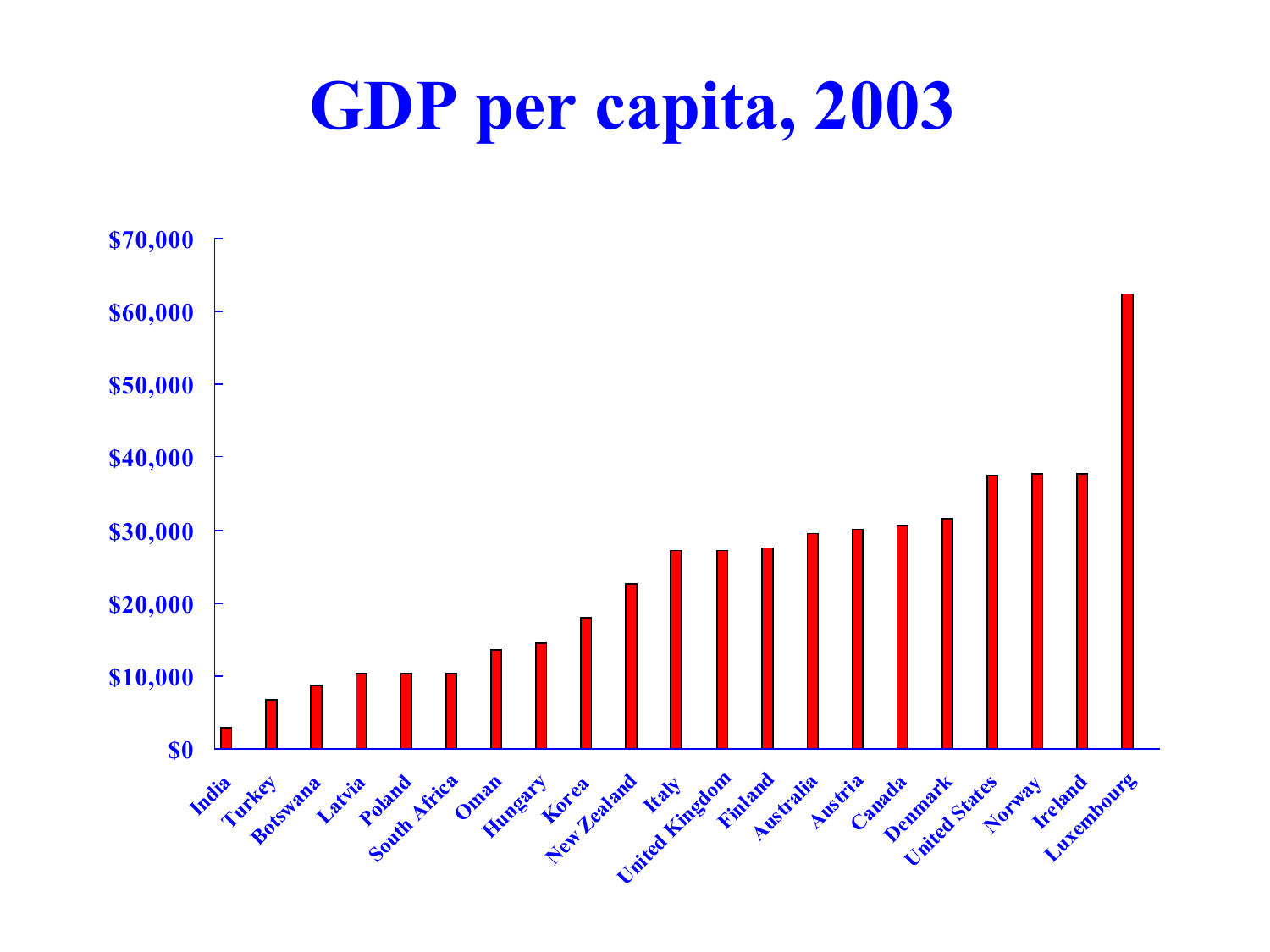# **Urban population, 2003**

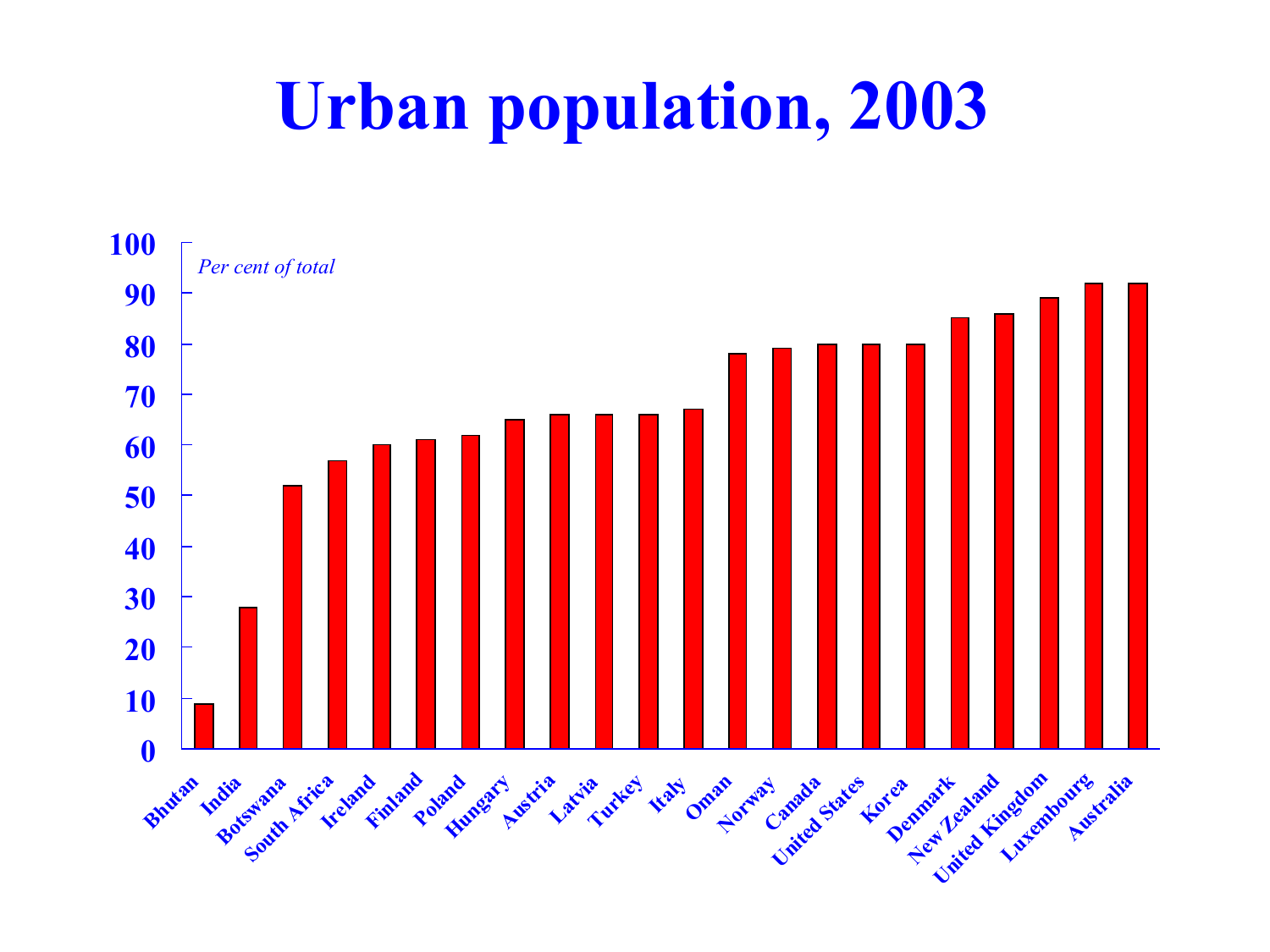### **Unemployment rate, 2005**

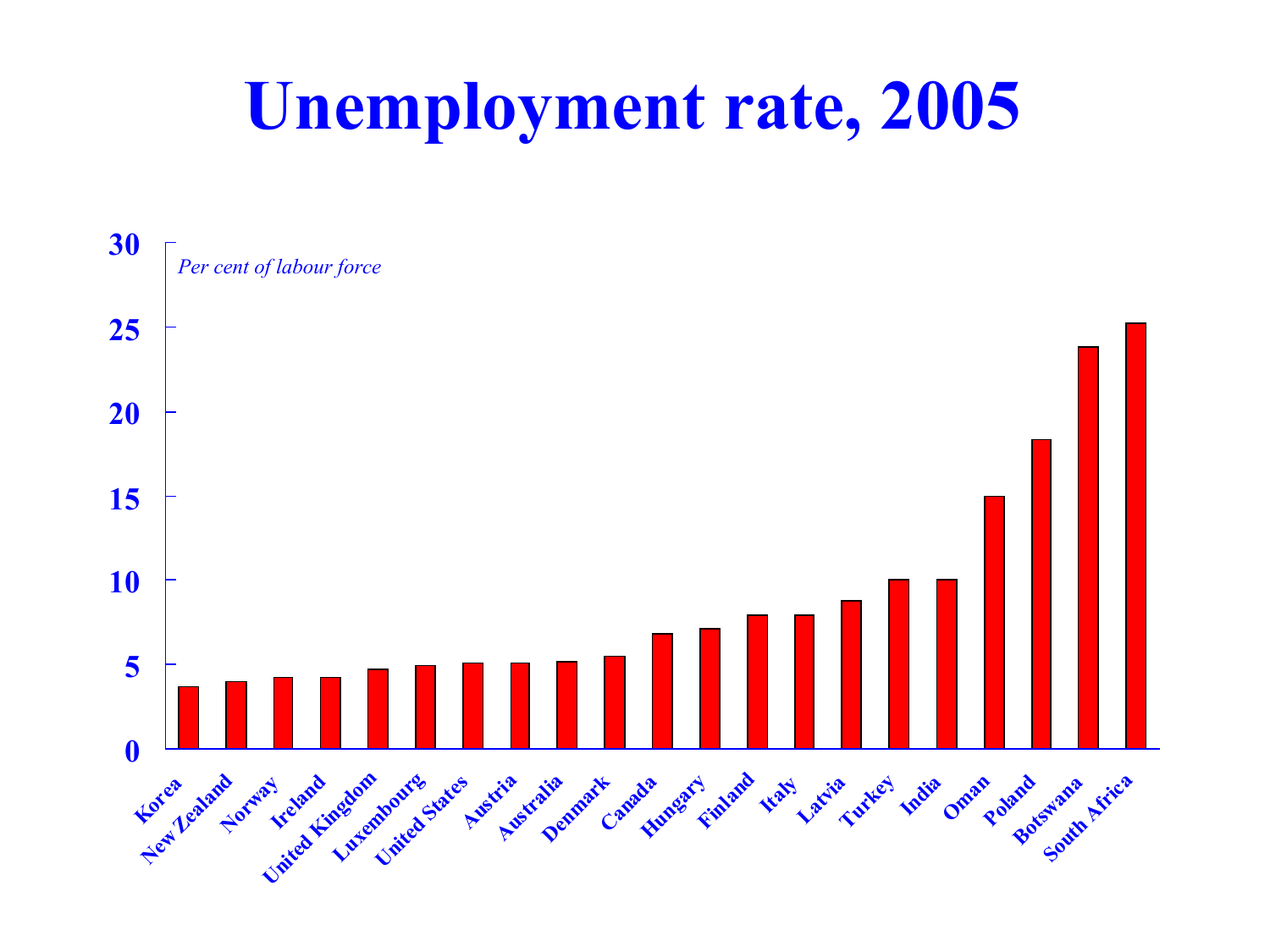# **Population aged less than 15, 2003**